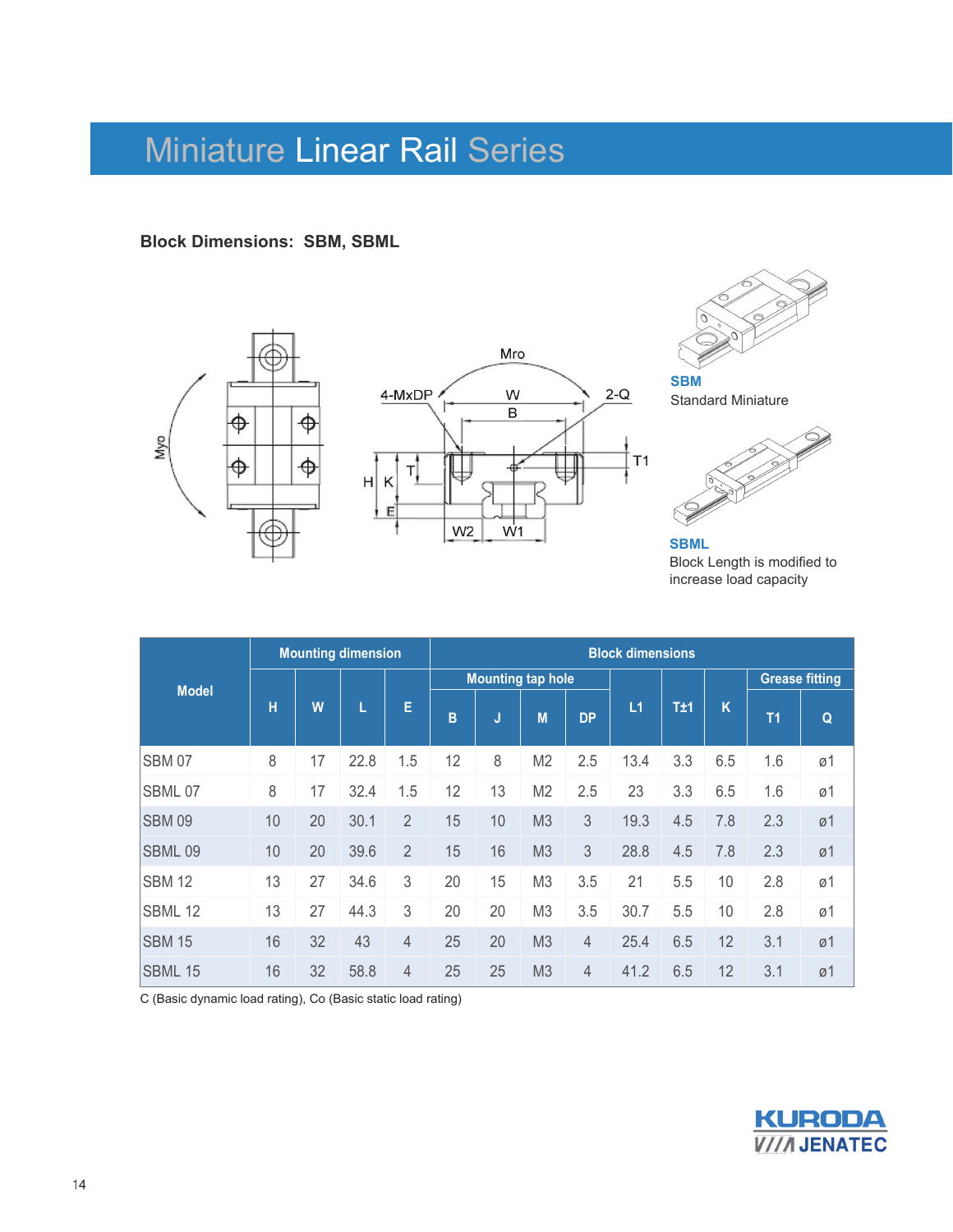**Rail Dimensions: SBM, SBML**



|               |                |                |              |    |                  | <b>Rail dimensions</b> |              |     | <b>Basic load</b>           |              |      | <b>Permissible static</b> | <b>Mass</b> |                         |                      |                |
|---------------|----------------|----------------|--------------|----|------------------|------------------------|--------------|-----|-----------------------------|--------------|------|---------------------------|-------------|-------------------------|----------------------|----------------|
| <b>Model</b>  | W <sub>1</sub> | W <sub>2</sub> | H1           |    | <b>Bolt hole</b> |                        |              |     | <b>Max</b>                  | rating (kN)  |      | moment (kN•m)             |             |                         |                      |                |
|               | d              | D              | $\mathsf{h}$ | F  | d                | D                      | $\mathsf{h}$ | G   | <b>Rail</b><br>Length<br>LO | $\mathbf{C}$ | Co   | <b>Mro</b>                | <b>Mpo</b>  | <b>Myo</b>              | <b>Block</b><br>(kg) | Rail<br>(kg/m) |
| <b>SBM 07</b> | 7              | 5              | 4.7          | 15 | 2.6              | 4.3                    | 2.3          | 5   | 490                         | 0.88         | 1.37 | 4.9                       | 2.94        | 2.94                    | 0.006                | 0.23           |
| SBML 07       | 7              | 5              | 4.7          | 15 | 2.6              | 4.3                    | 2.3          | 5   | 490                         | 1.59         | 2.5  | 8.82                      | 7.84        | 7.84                    | 0.015                | 0.23           |
| <b>SBM 09</b> | 9              | 6              | 5.5          | 20 | $\overline{4}$   | 6                      | 3.3          | 7.5 | 1195                        | 1.42         | 2.9  | 10.39                     | 5.1         | 5.1                     | 0.013                | 0.32           |
| SBML 09       | 9              | 6              | 5.5          | 20 | $\overline{4}$   | 6                      | 3.3          | 7.5 | 1195                        | 2.59         | 3.92 |                           |             | 18.33 17.54 14.54 0.023 |                      | 0.32           |
| <b>SBM 12</b> | 12             | 8              | 7.5          | 25 | 4                | 6                      | 4.5          | 10  | 1195                        | 2.46         | 3.64 | 14.7                      | 8.04        | 8.72                    | 0.029                | 0.59           |
| SBML 12       | 12             | 8              | 7.5          | 25 | 4                | 6                      | 4.5          | 10  | 1195                        | 4.21         | 6.56 |                           | 26.66 24.01 | 26.07                   | 0.043                | 0.59           |
| <b>SBM 15</b> | 15             | 9              | 9.5          | 40 | 4                | 6                      | 4.5          | 15  | 1190                        | 4.02         | 5.97 | 37.24                     | 16.46       | 17.93                   | 0.52                 | 0.99           |
| SBML 15       | 15             | 9              | 9.5          | 40 | 4                | 6                      | 4.5          | 15  | 1190                        | 7.15         |      | 10.68 53.02               | 49.3        |                         | 53.51 0.079          | 0.99           |

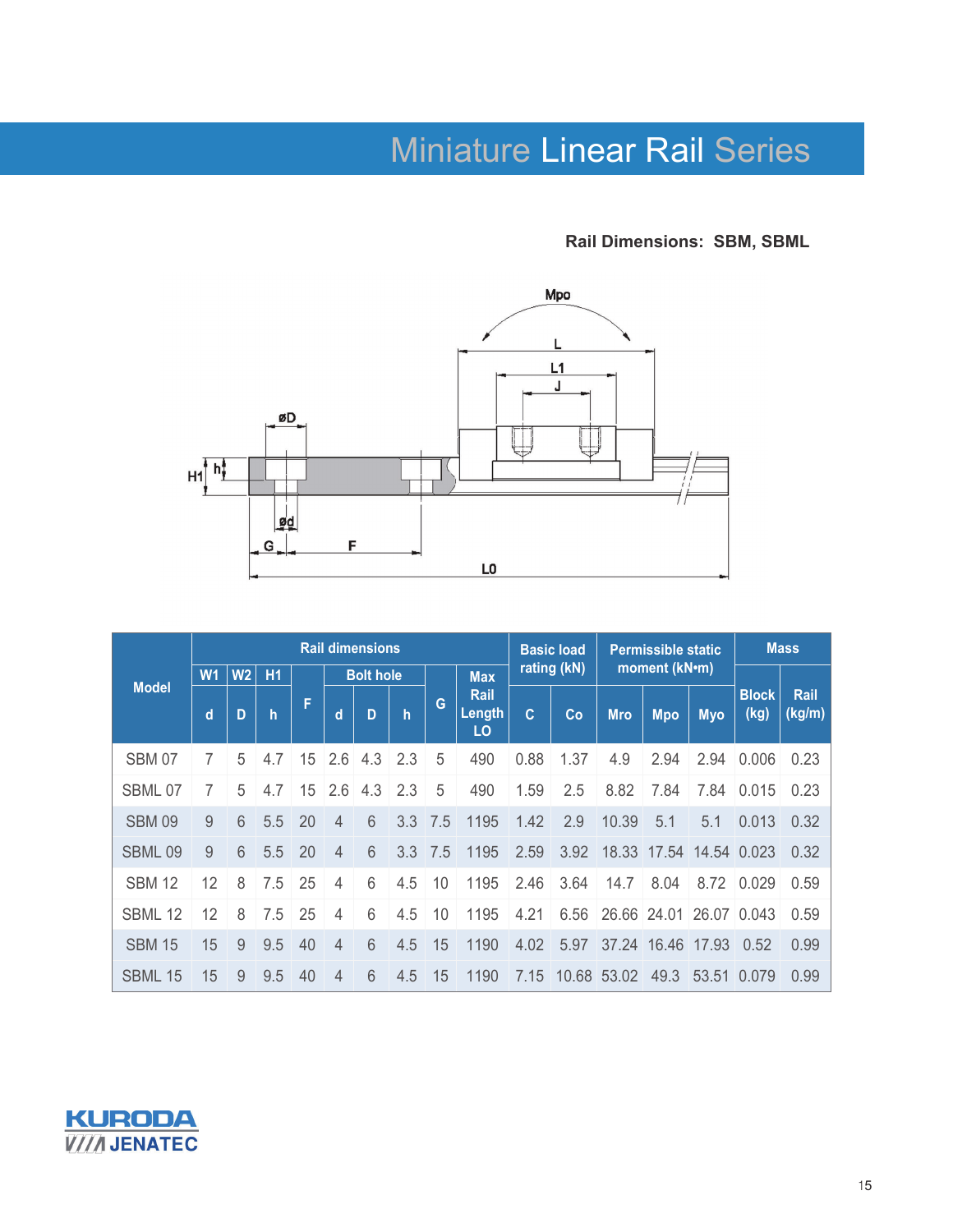#### **Block Dimensions: SBMW, SBMWL**









**SBMW**  Width and length of block are modified to increase load ratings and permissible moments.



**SBMWL**  Uses same rail as SBMW type with longest whole length for heaviest load.

|                 |    |    | <b>Mounting dimension</b> |                | <b>Block dimensions</b> |     |                          |           |      |     |      |                |                       |  |  |
|-----------------|----|----|---------------------------|----------------|-------------------------|-----|--------------------------|-----------|------|-----|------|----------------|-----------------------|--|--|
| <b>Model</b>    |    |    |                           |                |                         |     | <b>Mounting tap hole</b> |           |      |     |      |                | <b>Grease fitting</b> |  |  |
|                 | н  | W  | L                         | E              | B                       | IJ, | M                        | <b>DP</b> | L1   | T±1 | K    | T <sub>1</sub> | Q                     |  |  |
| SBMW 09         | 12 | 30 | 42.3                      | 3.7            | 21                      | 12  | M <sub>3</sub>           | 3         | 27   | 4.5 | 8.3  | $\overline{2}$ | ø1                    |  |  |
| SBMWL 09        | 12 | 30 | 50.3                      | 3.7            | 23                      | 24  | M <sub>3</sub>           | 3         | 35   | 4.5 | 8.3  | $\overline{2}$ | ø1                    |  |  |
| <b>SBMW 12</b>  | 14 | 40 | 48.4                      | $\overline{4}$ | 28                      | 15  | M <sub>3</sub>           | 3.5       | 30.9 | 5.5 | 10   | 2.4            | Ø1                    |  |  |
| <b>SBMWL 12</b> | 14 | 40 | 59.5                      | $\overline{4}$ | 28                      | 28  | M <sub>3</sub>           | 3.5       | 42   | 5.5 | 10   | 2.4            | ø1                    |  |  |
| <b>SBMW 15</b>  | 16 | 60 | 57.5                      | 3.7            | 45                      | 20  | M4                       | 4.5       | 38.9 | 6.5 | 12.3 | 2.6            | Ø2.7                  |  |  |
| SBMWL 15        | 16 | 60 | 73.4                      | 3.7            | 45                      | 20  | M4                       | 4.5       | 54.8 | 6.5 | 12.3 | 2.6            | Ø2.7                  |  |  |

C (Basic dynamic load rating), Co (Basic static load rating)